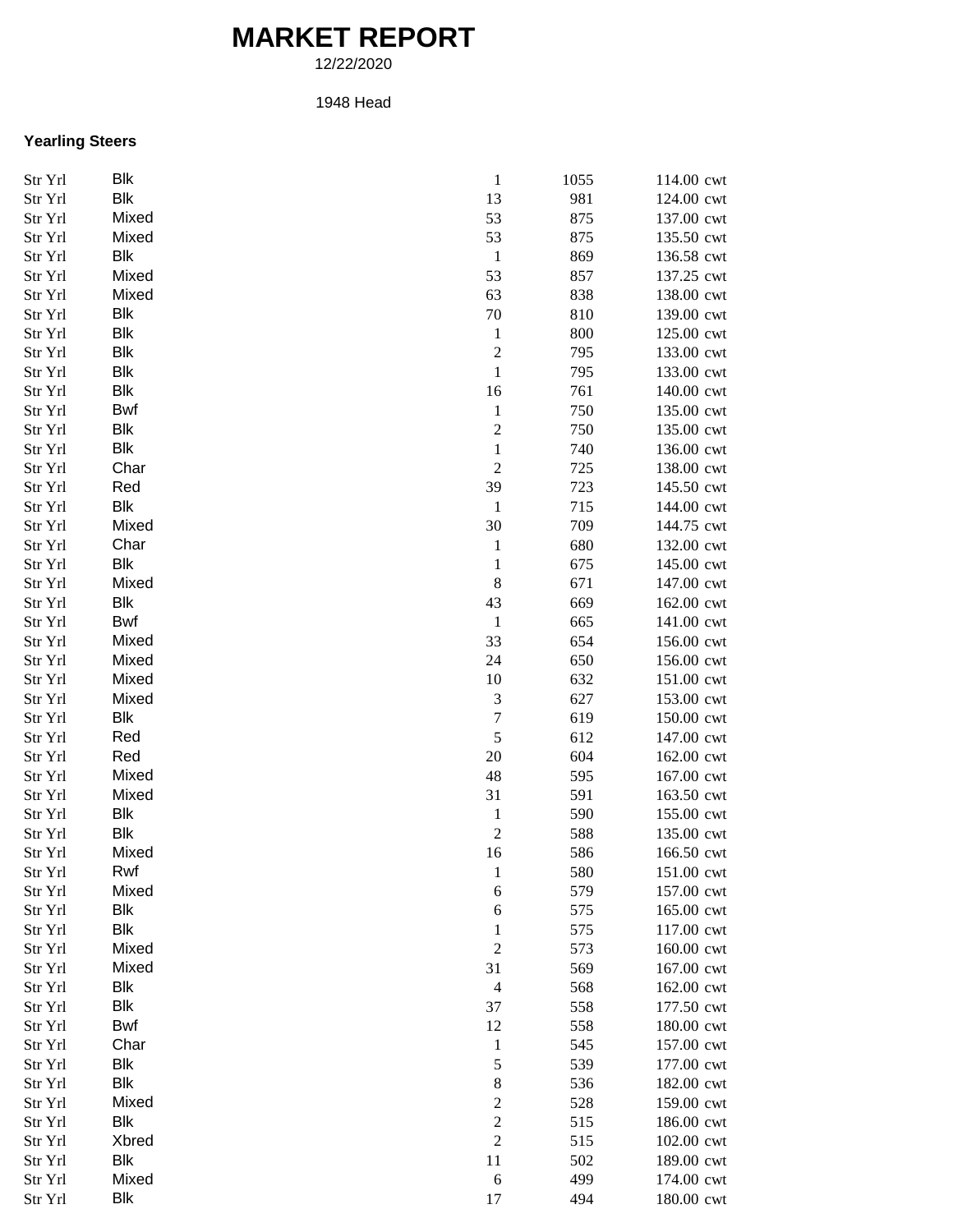| Str Yrl                 | Blk        | $\overline{\mathcal{L}}$ | 474  | 189.00 cwt |
|-------------------------|------------|--------------------------|------|------------|
| Str Yrl                 | Red        | $\mathbf{1}$             | 470  | 177.00 cwt |
| Str Yrl                 | Mixed      | 11                       | 454  | 194.00 cwt |
|                         |            |                          |      |            |
| <b>Steer Calves</b>     |            |                          |      |            |
| Str Calf                | Mixed      | 31                       | 682  | 136.00 cwt |
| Str Calf                | Red        | $\mathbf{1}$             | 670  | 37.50 cwt  |
| Str Calf                | Blk        | 20                       | 605  | 147.00 cwt |
| Str Calf                | Blk        | $\mathbf 1$              | 595  | 147.00 cwt |
| Str Calf                | Blk        | $\,1$                    | 580  | 136.00 cwt |
| Str Calf                | Mixed      | $\sqrt{2}$               | 575  | 150.00 cwt |
| Str Calf                | Blk        | 10                       | 570  | 160.00 cwt |
| Str Calf                | Blk        | $\overline{c}$           | 533  | 165.00 cwt |
| Str Calf                | Blk        | $\mathbf{1}$             | 530  | 145.00 cwt |
| Str Calf                | Mixed      | $\overline{\mathbf{c}}$  | 510  | 153.00 cwt |
| Str Calf                | Blk        | $\overline{7}$           | 501  | 138.00 cwt |
| Str Calf                | Red        | 3                        | 498  | 180.00 cwt |
| Str Calf                | Blk        | $\overline{c}$           | 495  | 151.00 cwt |
| Str Calf                | Blk        | $\overline{\mathcal{L}}$ | 490  | 164.00 cwt |
| Str Calf                | Blk        | $\mathbf{1}$             | 480  | 176.00 cwt |
| Str Calf                | Blk        | 3                        | 477  | 175.00 cwt |
| Str Calf                | <b>Blk</b> | $\,1$                    | 475  | 140.00 cwt |
| Str Calf                | Blk        | 3                        | 460  | 180.00 cwt |
| Str Calf                | Blk        | 5                        | 458  | 171.00 cwt |
| Str Calf                | <b>Blk</b> | $\sqrt{ }$               | 456  | 141.00 cwt |
| Str Calf                | Xbred      | $\,1$                    | 455  | 125.00 cwt |
| Str Calf                | Mixed      | 12                       | 442  | 186.00 cwt |
| Str Calf                | Blk        | 17                       | 438  | 145.00 cwt |
| Str Calf                | <b>Blk</b> | $\overline{c}$           | 433  | 170.00 cwt |
| Str Calf                | Blk        | 3                        | 418  | 150.00 cwt |
| Str Calf                | <b>Blk</b> | $\overline{4}$           | 418  | 201.00 cwt |
| Str Calf                | Mixed      | 12                       | 417  | 209.00 cwt |
| Str Calf                | Mixed      | 5                        | 414  | 215.00 cwt |
| Str Calf                | Blk        | 3                        | 395  | 211.00 cwt |
| Str Calf                | Char       | $\,1$                    | 390  | 181.00 cwt |
| Str Calf                | Blk        | 7                        | 386  | 154.00 cwt |
| Str Calf                | Blk        | $\overline{c}$           | 368  | 211.00 cwt |
| Str Calf                | Blk        | $\overline{4}$           | 276  | 410.00 hd  |
| Str Calf                | Bwf        | 1                        | 270  | 350.00 hd  |
| Str Calf                | Blk        | $\overline{4}$           | 268  | 275.00 hd  |
| <b>Yearling Heifers</b> |            |                          |      |            |
|                         |            |                          |      |            |
| Hfr Yrl                 | Blk        | $\mathfrak{2}$           | 1045 | 94.00 cwt  |
| Hfr Yrl                 | Mixed      | $10\,$                   | 899  | 117.00 cwt |
| Hfr Yrl                 | Mixed      | $\boldsymbol{2}$         | 898  | 117.00 cwt |
| Hfr Yrl                 | Red        | $\mathbf{1}$             | 710  | 129.00 cwt |
| Hfr Yrl                 | Blk        | 6                        | 706  | 130.00 cwt |
| Hfr Yrl                 | Char       | $\mathbf{1}$             | 705  | 120.00 cwt |
| Hfr Yrl                 | Mixed      | 24                       | 702  | 128.00 cwt |
| Hfr Yrl                 | Mixed      | $\mathbf{1}$             | 702  | 118.00 cwt |
| Hfr Yrl                 | Red        | 23                       | 682  | 130.00 cwt |
| Hfr Yrl                 | Mixed      | $\boldsymbol{2}$         | 675  | 127.00 cwt |
| Hfr Yrl                 | Blk        | $\mathbf{1}$             | 670  | 125.00 cwt |
| Hfr Yrl                 | Blk        | $\mathbf{1}$             | 655  | 131.00 cwt |
| Hfr Yrl                 | Mixed      | 18                       | 646  | 130.50 cwt |
| Hfr Yrl                 | Red        | $\overline{4}$           | 643  | 137.00 cwt |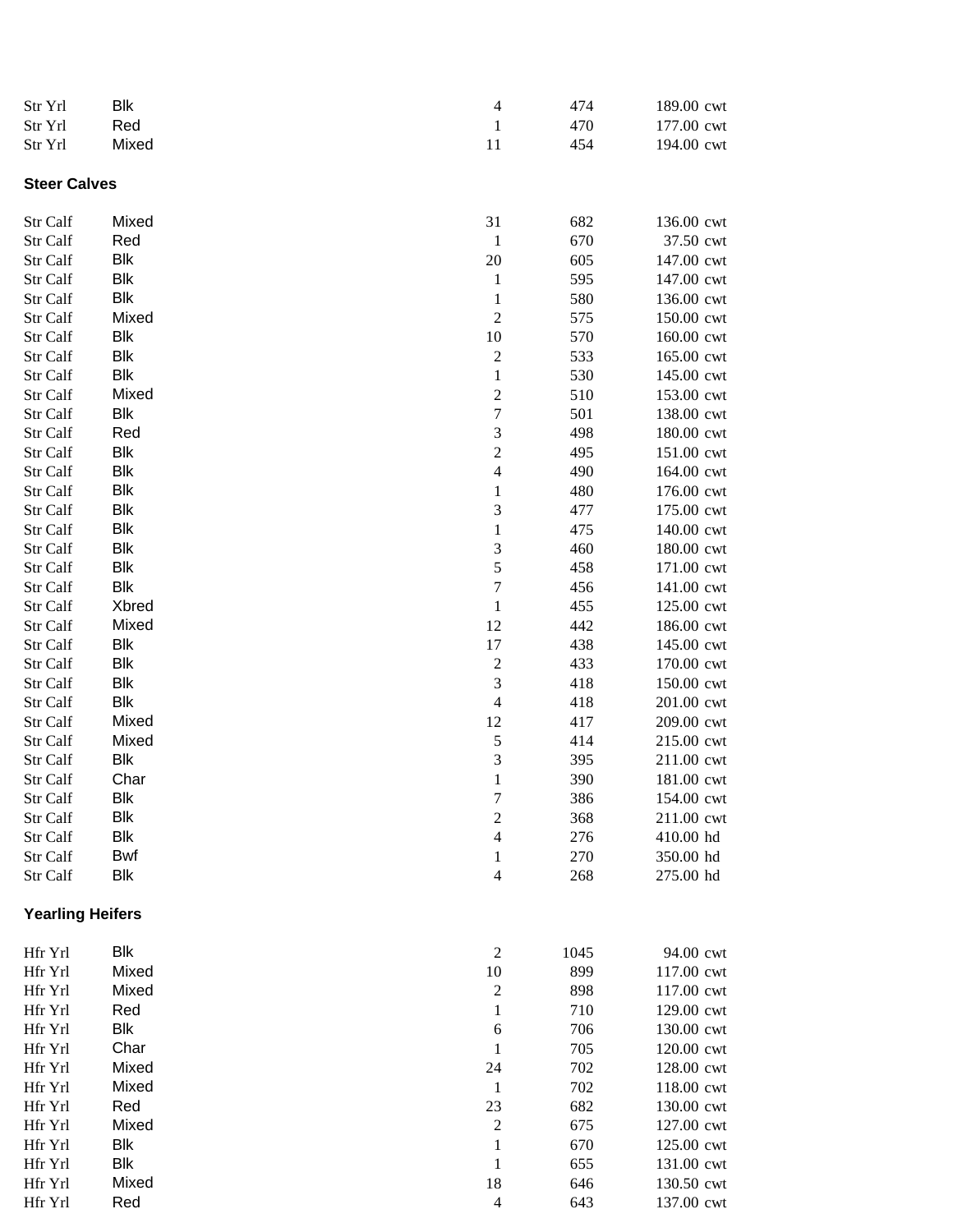| Hfr Yrl              | Mixed      | 24                      | 638 | 134.50 cwt |
|----------------------|------------|-------------------------|-----|------------|
| Hfr Yrl              | <b>Blk</b> | 23                      | 636 | 134.50 cwt |
| Hfr Yrl              | <b>Blk</b> | $\boldsymbol{7}$        | 630 | 133.00 cwt |
| Hfr Yrl              | Mixed      | 14                      | 615 | 133.00 cwt |
| Hfr Yrl              | <b>Blk</b> | 53                      | 609 | 134.50 cwt |
| Hfr Yrl              | Mixed      | $\,$ 8 $\,$             | 599 | 136.00 cwt |
| Hfr Yrl              | <b>Bwf</b> | $\,$ $\,$               | 589 | 143.00 cwt |
| Hfr Yrl              | <b>Blk</b> | 6                       | 578 | 132.50 cwt |
| Hfr Yrl              | Mixed      | 56                      | 576 | 142.00 cwt |
| Hfr Yrl              | <b>Blk</b> | 10                      | 546 | 146.00 cwt |
| Hfr Yrl              | <b>Blk</b> | 28                      | 534 | 148.50 cwt |
| Hfr Yrl              | <b>Blk</b> | 27                      | 533 | 145.50 cwt |
| Hfr Yrl              | <b>Blk</b> | 35                      | 533 | 146.00 cwt |
| Hfr Yrl              | <b>Blk</b> | $\mathbf{1}$            | 525 | 107.00 cwt |
| Hfr Yrl              | Red        | 6                       | 517 | 148.00 cwt |
| Hfr Yrl              | <b>Blk</b> | 59                      | 514 | 154.00 cwt |
| Hfr Yrl              | Mixed      | 10                      | 468 | 158.50 cwt |
| Hfr Yrl              | Xbred      | $\boldsymbol{2}$        | 448 | 55.00 cwt  |
| Hfr Yrl              | Red        | $\mathbf{1}$            | 440 | 113.00 cwt |
| Hfr Yrl              | <b>Blk</b> | 14                      | 428 | 162.50 cwt |
| Hfr Yrl              | Char       | $\mathbf{1}$            | 420 | 110.00 cwt |
|                      |            |                         |     |            |
| <b>Heifer Calves</b> |            |                         |     |            |
| Hfr Calf             | <b>Blk</b> | $\tau$                  | 729 | 129.00 cwt |
| Hfr Calf             | Mixed      | 12                      | 672 | 127.00 cwt |
| Hfr Calf             | Mixed      | $\,$ 8 $\,$             | 646 | 135.00 cwt |
| Hfr Calf             | <b>Blk</b> | $\mathbf{1}$            | 630 | 106.00 cwt |
| Hfr Calf             | <b>Blk</b> | 5                       | 611 | 134.00 cwt |
| Hfr Calf             | Mixed      | $\mathbf 1$             | 600 | 80.00 cwt  |
| Hfr Calf             | <b>Blk</b> | 3                       | 595 | 127.00 cwt |
| Hfr Calf             | Mixed      | 13                      | 578 | 131.00 cwt |
| Hfr Calf             | Mixed      | 5                       | 563 | 130.50 cwt |
| Hfr Calf             | <b>Blk</b> | $\mathfrak{Z}$          | 562 | 130.00 cwt |
| Hfr Calf             | Mixed      | 5                       | 546 | 123.50 cwt |
| Hfr Calf             | Mixed      | 5                       | 541 | 144.00 cwt |
| Hfr Calf             | Red        | 10                      | 538 | 146.00 cwt |
| Hfr Calf             | Mixed      | 6                       | 538 | 146.00 cwt |
| Hfr Calf             | Bwf        | $\mathbf{1}$            | 525 | 143.00 cwt |
| Hfr Calf             | <b>Blk</b> | $\mathbf{1}$            | 520 | 140.00 cwt |
| Hfr Calf             | <b>Blk</b> | 3                       | 513 | 145.00 cwt |
| Hfr Calf             | <b>Blk</b> | $\overline{4}$          | 510 | 151.00 cwt |
| Hfr Calf             | Red        | $\mathbf{1}$            | 505 | 120.00 cwt |
| Hfr Calf             | <b>Blk</b> | $\overline{\mathbf{c}}$ | 505 | 143.00 cwt |
| Hfr Calf             | Mixed      | 8                       | 504 | 152.00 cwt |
| Hfr Calf             | <b>Blk</b> | 8                       | 489 | 155.00 cwt |
| Hfr Calf             | <b>Blk</b> | $\overline{4}$          | 446 | 136.00 cwt |
| Hfr Calf             | Mixed      | 5                       | 441 | 158.00 cwt |
| Hfr Calf             | <b>Blk</b> | $\overline{\mathbf{c}}$ | 435 | 144.00 cwt |
| Hfr Calf             | <b>Blk</b> | $\overline{4}$          | 433 | 155.50 cwt |
| Hfr Calf             | <b>Blk</b> | 9                       | 432 | 162.50 cwt |
| Hfr Calf             | <b>Blk</b> | 9                       | 426 | 121.00 cwt |
| Hfr Calf             | Mixed      | 6                       | 426 | 169.00 cwt |
| Hfr Calf             | Mixed      | 8                       | 423 | 155.00 cwt |
| Hfr Calf             | Mixed      | 5                       | 423 | 162.00 cwt |
| Hfr Calf             | <b>Blk</b> | $\,1$                   | 415 | 1.56 cwt   |
| Hfr Calf             | Bwf        | $\mathbf{1}$            | 415 | 135.00 cwt |
| Hfr Calf             | <b>Blk</b> | 16                      | 410 | 165.00 cwt |
|                      |            |                         |     |            |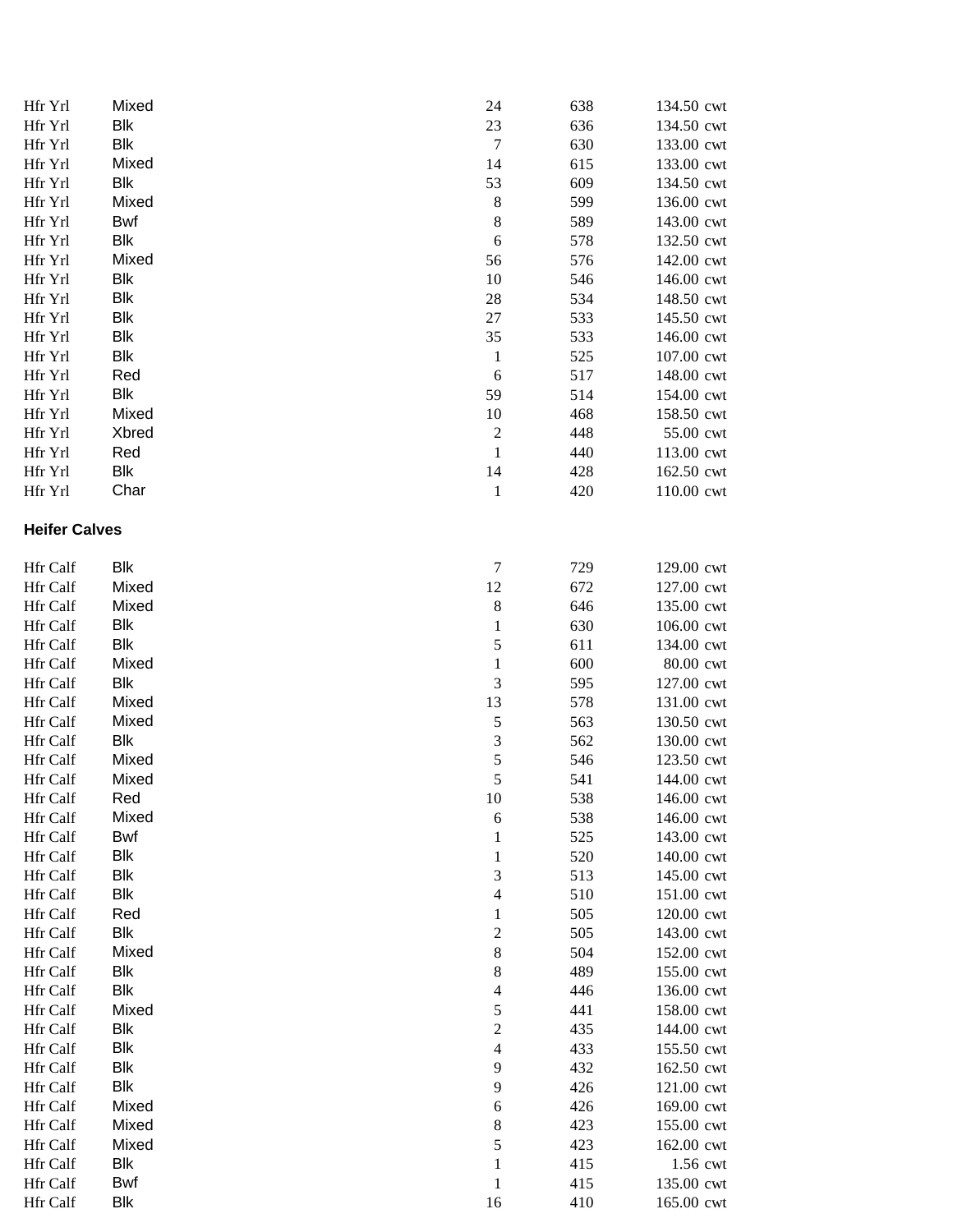| Hfr Calf            | Blk               | 5                           | 402          | 162.00 cwt             |
|---------------------|-------------------|-----------------------------|--------------|------------------------|
| Hfr Calf            | Mixed             | 5                           | 399          | 164.00 cwt             |
| Hfr Calf            | Blk               | $\mathbf{1}$                | 395          | 129.00 cwt             |
| Hfr Calf            | Mixed             | $\mathbf{1}$                | 375          | 149.00 cwt             |
| Hfr Calf            | Blk               | $\mathbf{1}$                | 375          | 139.00 cwt             |
| Hfr Calf            | <b>Blk</b>        | 3                           | 368          | 172.00 cwt             |
| Hfr Calf            | <b>Blk</b>        | $\overline{4}$              | 348          | 114.00 cwt             |
| Hfr Calf            | <b>Blk</b>        | $\overline{c}$              | 328          | 180.00 cwt             |
| Hfr Calf            | Mixed             | $\boldsymbol{6}$            | 276          | 170.00 cwt             |
| Hfr Calf            | <b>Blk</b>        | $\mathbf{1}$                | 235          | 360.00 hd              |
| Hfr Calf            | <b>Blk</b>        | $\mathbf{1}$                | 225          | 350.00 hd              |
| <b>Bull Calves</b>  |                   |                             |              |                        |
| <b>Bull Calf</b>    | Blk               | $\ensuremath{\mathfrak{Z}}$ | 682          | 132.50 cwt             |
| <b>Bull Calf</b>    | Red               | 3                           | 680          | 132.50 cwt             |
| <b>Bull Calf</b>    | Blk               | $\mathbf{1}$                | 455          | 166.00 cwt             |
| <b>Bull Calf</b>    | <b>Blk</b>        | $\sqrt{2}$                  | 445          | 167.00 cwt             |
| <b>Pairs</b>        |                   |                             |              |                        |
| Pair                | Bwf               | $\sqrt{2}$                  | 1600         | 1175.00 pr             |
| <b>Bred Heifers</b> |                   |                             |              |                        |
| <b>Bred Hfr</b>     | Red               | $\boldsymbol{2}$            | 858          | 775.00 hd              |
| Cows                |                   |                             |              |                        |
| Cow                 | Blk               | $\mathbf{1}$                | 1580         | 47.00 cwt              |
| Cow                 | <b>Blk</b>        | $\overline{c}$              | 1545         | 54.00 cwt              |
| Cow                 | <b>Blk</b>        | $\mathbf{1}$                | 1470         | 46.00 cwt              |
| Cow                 | <b>Blk</b>        | $\mathbf{1}$                | 1465         | 63.00 cwt              |
| Cow                 | Blk               | $\mathbf{1}$                | 1420         | 1300.00 hd             |
| Cow                 | <b>Blk</b>        | 3                           | 1418         | 47.50 cwt              |
| Cow                 | <b>Blk</b>        | $\mathbf{1}$                | 1370         | 55.47 hd               |
| $_{\text{Cow}}$     | Blk               | $\,1$                       | 1360         | 1400.00 hd             |
| Cow                 | Blk               | $\,1$                       | 1360         | 32.00 cwt              |
| Cow                 | Mixed             | $\overline{\mathcal{L}}$    | 1341         | 50.00 cwt              |
| Cow                 | <b>Blk</b>        | $\mathbf{1}$                | 1340         | 49.00 cwt              |
| Cow                 | <b>Blk</b>        | $\overline{\mathcal{L}}$    | 1333         | 58.50 cwt              |
| Cow                 | <b>Blk</b>        | $\mathbf{1}$                | 1325         | 53.00 cwt              |
| Cow                 | <b>Blk</b>        | $\mathfrak 3$               | 1322         | 47.00 cwt              |
| Cow                 | Bwf               | $\,1$                       | 1315         | 57.00 cwt              |
| Cow                 | Bwf               | $\mathbf{1}$                | 1310         | 57.00 cwt              |
| Cow                 | <b>Blk</b>        | $\mathbf{1}$                | 1305         | 700.00 hd              |
| Cow                 | Char              | $\mathbf{1}$                | 1300         | 55.00 cwt              |
| Cow                 | Mixed             | 5                           | 1292         | 54.00 cwt              |
| Cow                 | Blk               | $\mathbf{1}$                | 1290         | 35.00 cwt              |
| Cow                 | Bwf               | $\mathbf{1}$                | 1290         | 37.00 cwt              |
| Cow                 | Blk               | 5                           | 1276         | 53.00 cwt              |
| Cow                 | Blk               | $\mathbf{1}$                | 1275         | 67.00 cwt              |
| Cow                 | Blk               | $\mathbf{1}$                | 1275         | 53.00 cwt              |
| Cow                 | Bwf               | $\overline{c}$              | 1260         | 56.00 cwt              |
| Cow<br>Cow          | Blk<br><b>Blk</b> | $\,1$<br>5                  | 1255<br>1237 | 50.00 cwt<br>985.00 hd |
| Cow                 | <b>Blk</b>        | 5                           | 1223         | 52.00 cwt              |
| Cow                 | <b>Blk</b>        | $\sqrt{2}$                  | 1220         | 50.00 cwt              |
|                     |                   |                             |              |                        |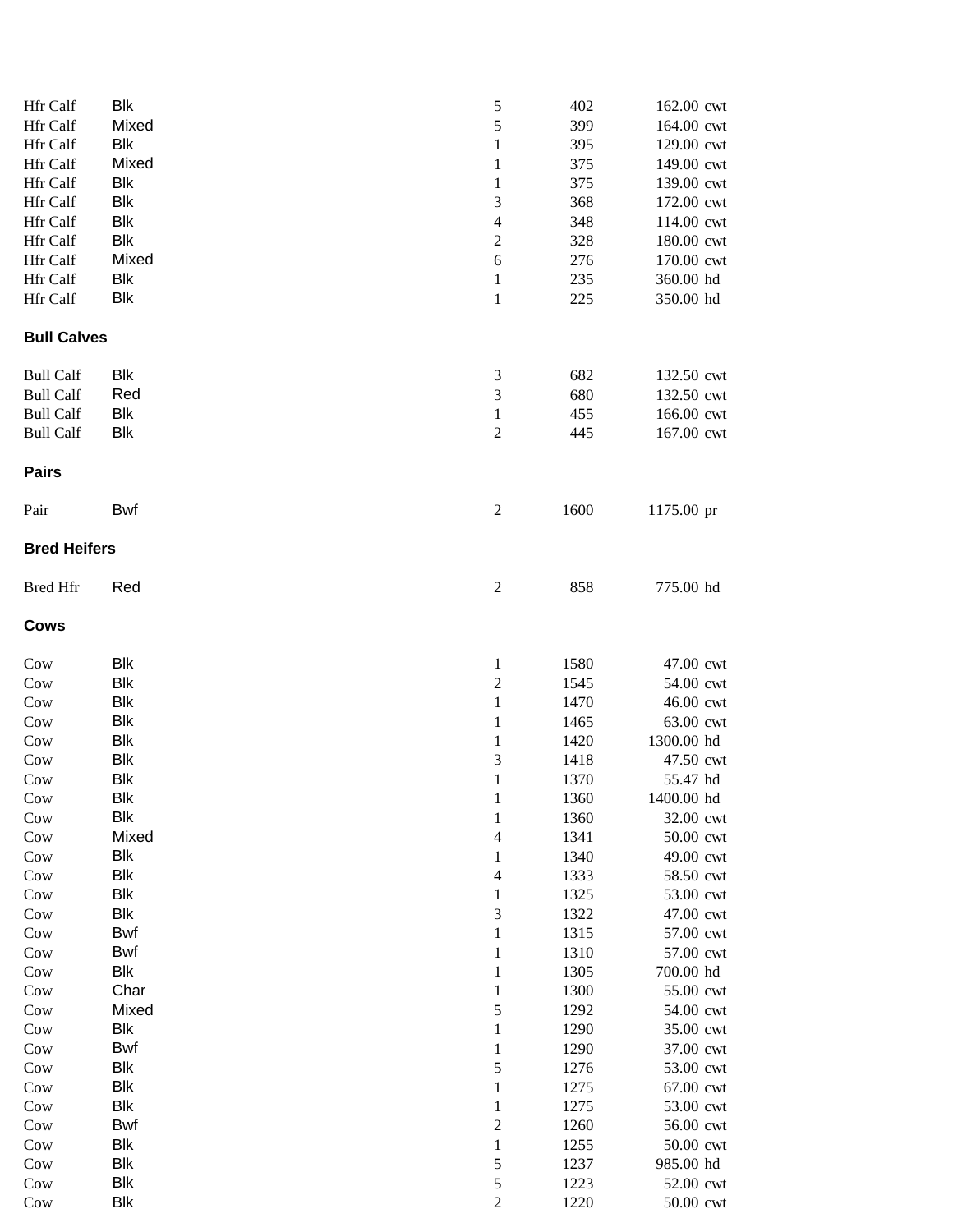| Cow        | <b>Blk</b>        | $\mathbf{1}$                 | 1220        | 44.00 cwt               |
|------------|-------------------|------------------------------|-------------|-------------------------|
| Cow        | <b>Blk</b>        | $\,1\,$                      | 1215        | 52.00 cwt               |
| Cow        | <b>Blk</b>        | $\,1$                        | 1205        | 42.00 cwt               |
| Cow        | <b>Blk</b>        | $\overline{c}$               | 1200        | 56.00 cwt               |
| Cow        | Blk               | $\overline{c}$               | 1198        | 675.00 hd               |
| Cow        | Mixed             | $\overline{c}$               | 1190        | 54.00 cwt               |
| Cow        | Blk               | $\overline{\mathbf{c}}$      | 1190        | 54.00 cwt               |
| Cow        | <b>Blk</b>        | 3                            | 1187        | 725.00 hd               |
| Cow        | <b>Blk</b>        | $\mathbf{1}$                 | 1185        | 50.00 cwt               |
| Cow        | <b>Blk</b>        | $\overline{\mathbf{c}}$      | 1178        | 49.00 cwt               |
| Cow        | Blk               | $\,1$                        | 1175        | 48.00 cwt               |
| Cow        | Mixed             | $\overline{\mathcal{L}}$     | 1170        | 51.00 cwt               |
| Cow        | Blk               | $\,$ $\,$                    | 1163        | 58.00 cwt               |
| Cow        | Blk               | $\overline{c}$               | 1160        | 47.50 cwt               |
| Cow        | <b>Blk</b>        | $\overline{4}$               | 1155        | 800.00 hd               |
| Cow        | <b>Blk</b>        | $\mathbf{1}$                 | 1150        | 825.00 hd               |
| Cow        | <b>Blk</b>        | $\,1$                        | 1150        | 61.00 cwt               |
| Cow        | <b>Blk</b>        | $\overline{c}$               | 1143        | 710.00 hd               |
| Cow        | <b>Blk</b>        | $\,1$                        | 1140        | 775.00 hd               |
| Cow        | <b>Blk</b>        | $\,1$                        | 1140        | 770.00 hd               |
| Cow        | <b>Blk</b>        | $\overline{\mathbf{c}}$      | 1135        | 44.00 cwt               |
| Cow        | Blk               | 5                            | 1120        | 1450.00 hd              |
| Cow        | <b>Blk</b>        | $\overline{\mathbf{c}}$      | 1108        | 53.00 cwt               |
| Cow        | Blk               | 5                            | 1103        | 54.00 cwt               |
| Cow        | <b>Blk</b>        | $\mathbf{1}$                 | 1100        | 22.00 cwt               |
| Cow        | Blk               | 5                            | 1095        | 1485.00 hd              |
| Cow        | <b>Blk</b>        | $11\,$                       | 1095        | 54.00 cwt               |
| Cow        | Blk               | $\,1$                        | 1080        | 50.00 cwt               |
| Cow        | Blk               | $\overline{\mathbf{c}}$      | 1075        | 66.00 cwt               |
| Cow        | Blk               | $\overline{4}$               | 1075        | 61.00 cwt               |
| Cow        | <b>Blk</b>        | $\,1$                        | 1055        | 925.00 hd               |
| Cow        | Blk               | $\,1$                        | 1035        | 750.00 hd               |
| Cow        | Bwf               | $\mathbf{1}$                 | 1035        | 49.00 cwt               |
| Cow        | Mixed             | 3                            | 1033        | 62.50 cwt               |
| Cow        | Red               | 3                            | 1032        | 51.50 cwt               |
| Cow        | Blk               | $\,1$                        | 1030        | 29.00 cwt               |
| Cow        | Blk               | $\mathbf{1}$                 | 1025        | 68.00 cwt               |
| Cow        | Blk               | 3                            | 1025        | 51.00 cwt               |
| Cow        | Red               | $\,1$                        | 1020        | 61.00 cwt               |
| Cow        | Blk               | 5                            | 1011        | 1485.00 hd<br>51.00 cwt |
| Cow        | Char              | $\mathbf{1}$                 | $1010\,$    |                         |
| Cow        | Blk<br><b>Blk</b> | $\overline{\mathbf{c}}$<br>5 | 1003<br>993 | 1125.00 hd<br>700.00 hd |
| Cow        | Bwf               | $\,1$                        | 990         | 600.00 hd               |
| Cow<br>Cow | Blk               | $\mathbf{1}$                 | 980         | 61.00 cwt               |
| Cow        | <b>Blk</b>        | $\mathbf{1}$                 | 980         | 61.00 cwt               |
| Cow        | Rwf               | $\overline{c}$               | 975         | 67.00 cwt               |
| Cow        | Bwf               | $\,1$                        | 970         | 49.00 cwt               |
| Cow        | <b>Blk</b>        | 11                           | 961         | 900.00 hd               |
| Cow        | Bwf               | $\,1$                        | 955         | 52.00 cwt               |
| Cow        | Mixed             | $\sqrt{ }$                   | 936         | 1150.00 hd              |
| Cow        | Red               | $\mathbf 1$                  | 935         | 900.00 hd               |
| Cow        | Blk               | $\mathbf{1}$                 | 930         | 1275.00 hd              |
| Cow        | Blk               | 3                            | 917         | 1025.00 hd              |
| Cow        | Blk               | $\mathbf{1}$                 | 910         | 685.00 hd               |
| Cow        | Red               | 4                            | 875         | 59.50 cwt               |
| Cow        | Blk               | $\mathbf{1}$                 | 865         | 750.00 hd               |
| Cow        | <b>Blk</b>        | $\mathbf{1}$                 | 840         | 45.00 cwt               |
|            |                   |                              |             |                         |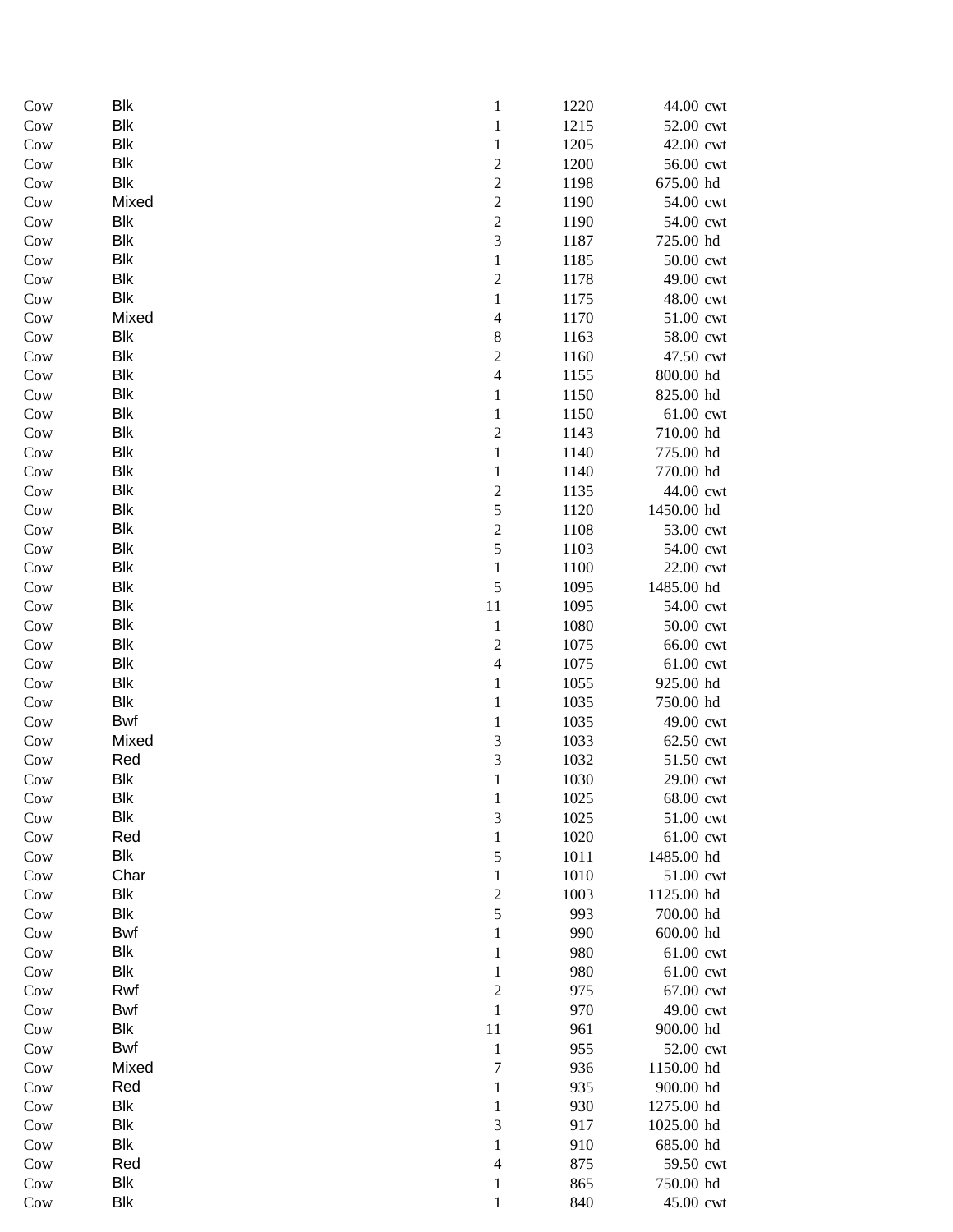| Cow          | <b>Blk</b> |                | 830  | 35.00 cwt |
|--------------|------------|----------------|------|-----------|
| Cow          | Blk        | T              | 815  | 38.00 cwt |
| Cow          | Dairy      | 1              | 800  | 23.00 cwt |
| Cow          | Blk        | $\overline{2}$ | 760  | 97.00 cwt |
| Cow          | <b>Blk</b> | 1              | 730  | 46.00 cwt |
| Cow          | Blk        | $\mathbf{1}$   | 725  | 750.00 hd |
| <b>Bulls</b> |            |                |      |           |
| <b>Bull</b>  | Blk        |                | 2405 | 71.00 cwt |
| Bull         | <b>Blk</b> |                | 2380 | 78.00 cwt |
| <b>Bull</b>  | Blk        | $\mathbf{1}$   | 1840 | 75.00 cwt |
| <b>Bull</b>  | Red        | 1              | 1410 | 72.00 cwt |
| <b>Bull</b>  | Blk        |                | 1405 | 30.00 cwt |
| <b>Bull</b>  | Char       |                | 1250 | 63.50 cwt |
| Bull         | Blk        | 1              | 1185 | 41.00 cwt |
| <b>Bull</b>  | Xbred      | 1              | 915  | 82.50 cwt |
| <b>Bull</b>  | Blk        | $\mathbf{1}$   | 735  | 94.00 cwt |
|              |            |                |      |           |